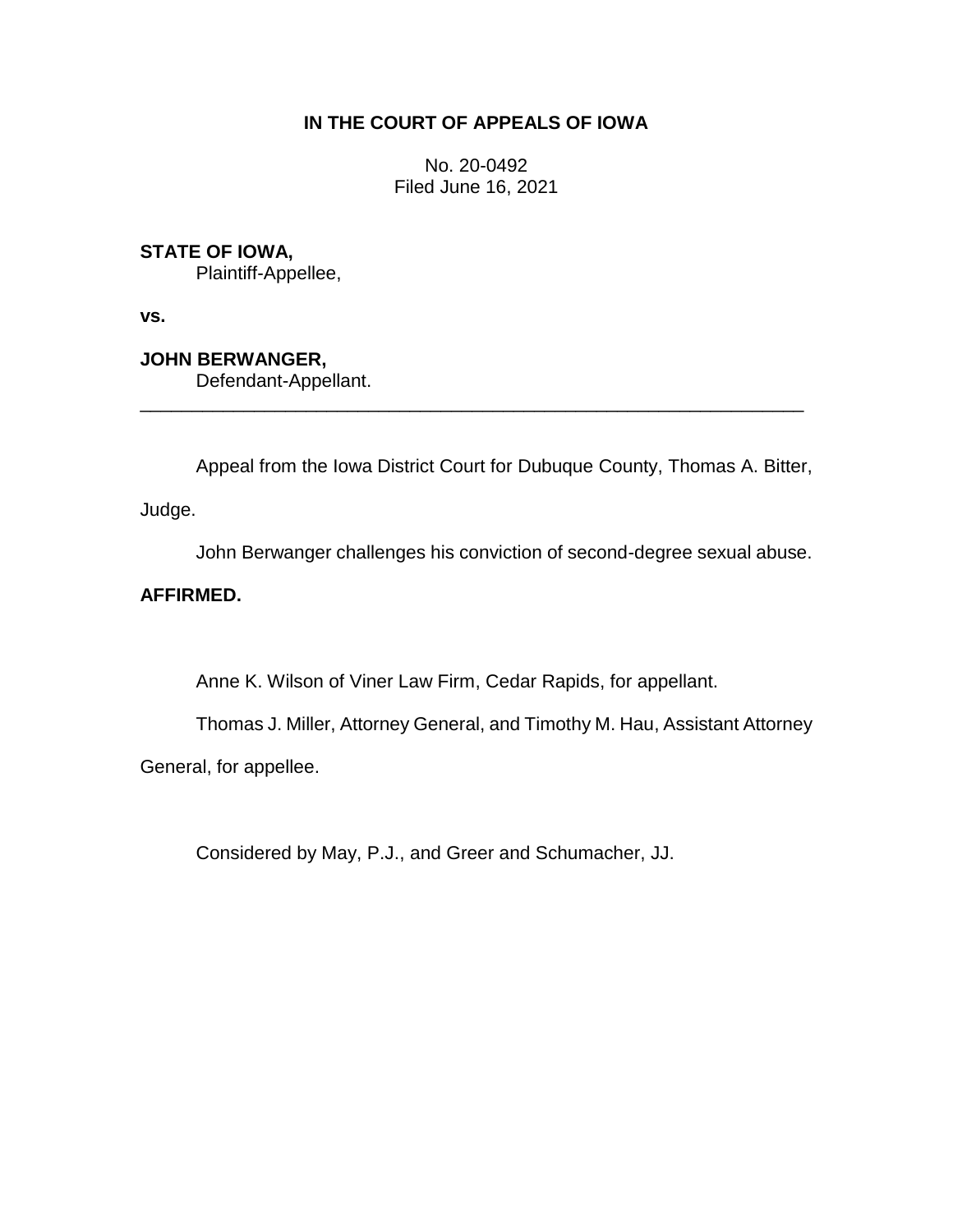**GREER, Judge.**

 $\overline{a}$ 

As a frequent visitor to his friends' home, John Berwanger crossed a line with the family's daughter, N.M.K.; she disclosed he engaged in sexual contact with her. A jury found Berwanger guilty of second-degree sexual abuse in violation of lowa Code section  $709.3(1)(b)$  (2018).<sup>1</sup> Berwanger appeals the conviction, citing several issues. First, he maintains there was insufficient evidence to support the conviction. Next, he raises errors in the submission of a jury instruction defining "sex acts." Berwanger also asserts the district court erred by allowing the State to amend the trial information after both parties rested. And as a final issue, he raises ineffective assistance of counsel. We affirm his conviction and preserve his ineffective-assistance-of-counsel claim.

### **I. Factual Background and Prior Proceedings.**

After drinking heavily at his friends' home, Berwanger told them he was a "monster" for something he had done. Crying, Berwanger said N.W.K.'s father would "kill him if [he] found out what he did, and he did something he shouldn't have." Pressed for more information, Berwanger offered no other details. The friends chalked it up to the alcohol. After the friendship deteriorated for other reasons and Berwanger was told not to come around anymore, Berwanger messaged the ten-year-old N.M.K. on her tablet saying something to the effect of: "Sorry I'm going to miss another birthday. If you ever want to find me, you can find me at my mother's house when you're older." N.W.K.'s mother found this contact suspicious and asked her daughter if Berwanger ever did anything to her. The

<sup>&</sup>lt;sup>1</sup> Berwanger was found not guilty of two other charged crimes: enticing a minor under thirteen and lascivious acts with a child.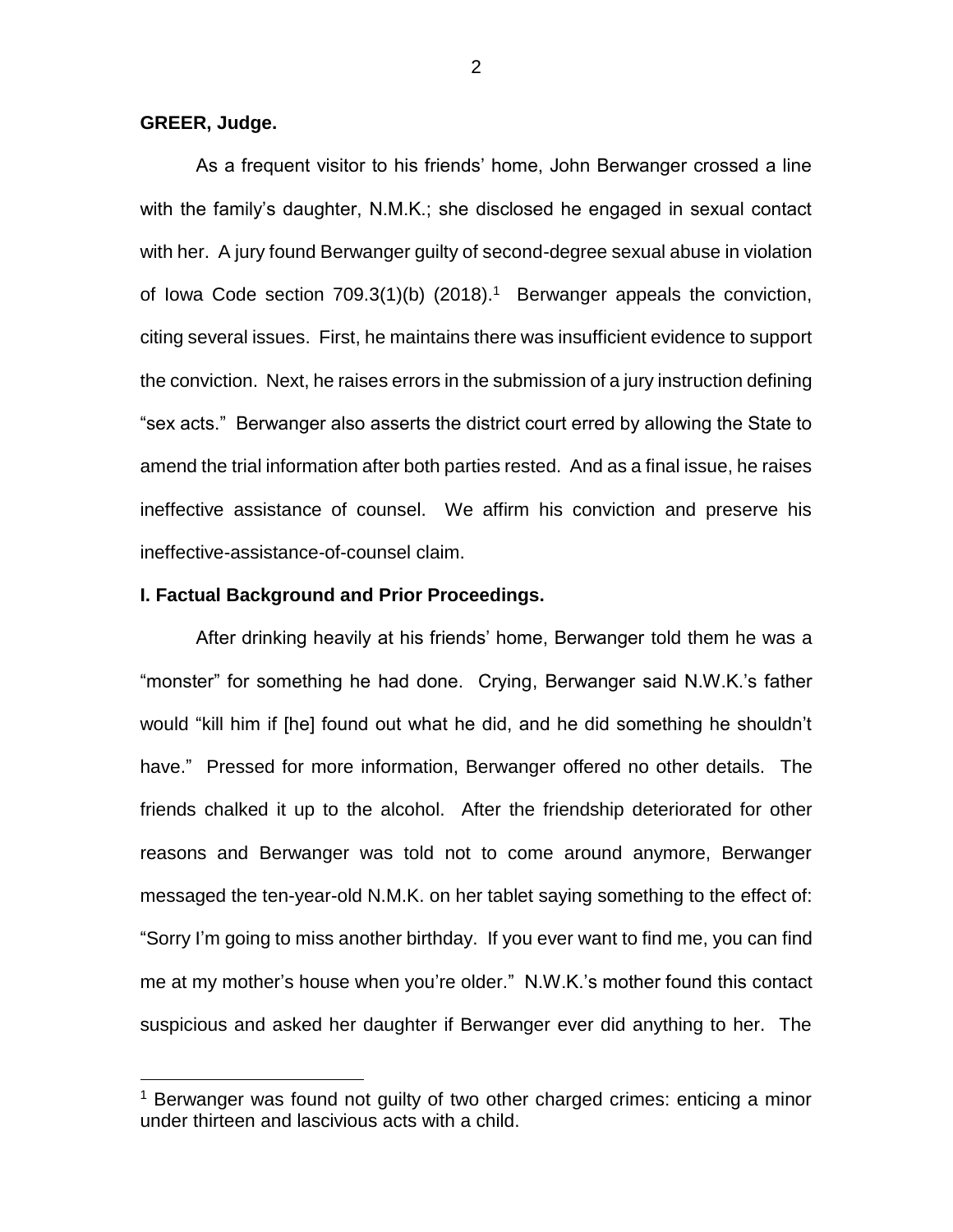child hung her head. Because they were very close, her grandmother intervened and asked N.W.K. if anything happened. The child answered yes and an investigation began. In an interview with child-protection professionals, N.W.K. disclosed that Berwanger touched her "private" and that it had occurred more than once. The child also described an instance where Berwanger attempted to make her touch his pants in the area of his penis but she pulled her hand away. She quoted Berwanger as telling her "don't tell anybody" and "if you were ten years older I would marry you."

After concluding the investigation, Berwanger was charged with seconddegree sexual abuse, enticing a minor under thirteen, and lascivious acts with a child. A jury convicted Berwanger of second-degree sexual abuse, and he was acquitted on the other charges. His motion for a new trial was denied, and he appeals his conviction.

#### **II. Standard of Review and Error Preservation.**

We review challenges to the sufficiency of evidence for correction of errors at law. *State v. Alvarado*, 875 N.W.2d 713, 715 (Iowa 2016). "[W]e review the evidence in the light most favorable to the State to determine if, when considered as a whole, a reasonable person could find guilt beyond a reasonable doubt." *State v. Pearson*, 514 N.W.2d 452, 456 (Iowa 1994). We review the district court's denial of a motion for a new trial on weight-of-the-evidence grounds for an abuse of discretion. *See State v. Neiderbach*, 837 N.W.2d 180, 190 (Iowa 2013).

We review challenges to jury instructions to correct legal error. *State v. Becker*, 818 N.W.2d 135, 140 (Iowa 2012). The first part of Iowa Rule of Criminal Procedure 2.4(8)(a), allowing amendments to the trial information at trial, is

3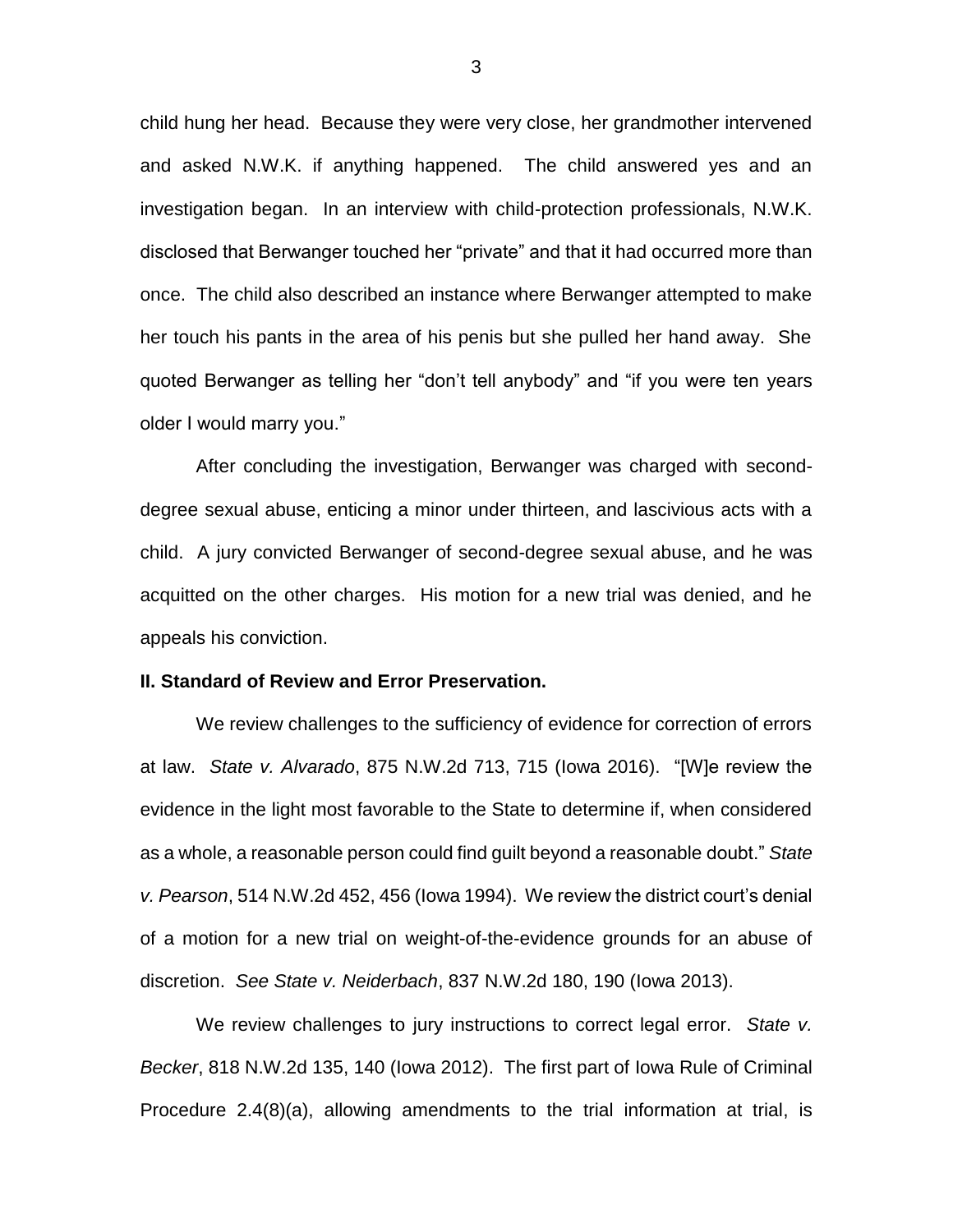discretionary. *See State v. Maghee*, 573 N.W.2d 1, 4 (Iowa 1997). An abuse of discretion occurs when the trial court exercises its discretion "on grounds or for reasons clearly untenable or to an extent clearly unreasonable." *Id.* Whether the amendment prejudices the defendant's substantial rights or charges a wholly new and different offense is reviewed for errors at law. *See State v. Bruce*, 795 N.W.2d 1, 2 (Iowa 2011). Claims related to ineffective assistance of counsel are reviewed de novo. *See Ledezma v. State*, 626 N.W.2d 134, 141 (Iowa 2001).

The State concedes error was preserved on Berwanger's claims about the "sex act" jury instruction, the amendment to the trial information, and ineffective assistance of counsel. Ineffective-assistance-of-counsel claims are not bound by traditional error-preservation rules. *See State v. Lucas*, 323 N.W.2d 228, 232 (Iowa 1982) (stating the claim of ineffective assistance of counsel is an exception to the general rule of error preservation). However, the State argues Berwanger did not preserve error on his sufficiency-of-the-evidence claims. The State points to the record made relating to the evidence presented, arguing Berwanger's generic arguments when he moved for judgment of acquittal on the second-degree sexual-abuse charge do not preserve the more specific arguments he now postures. *See State v. Crone*, 545 N.W.2d 267, 270 (Iowa 1996) ("The record reveals [the defendant's] attorney did not mention the 'threat' or 'anything of value' elements of the extortion charge in his motion. Accordingly, [defendant's] motion for judgment of acquittal did not preserve the specific arguments he is now making for the first time on appeal."). We start with the sufficiency of the evidence inquiry.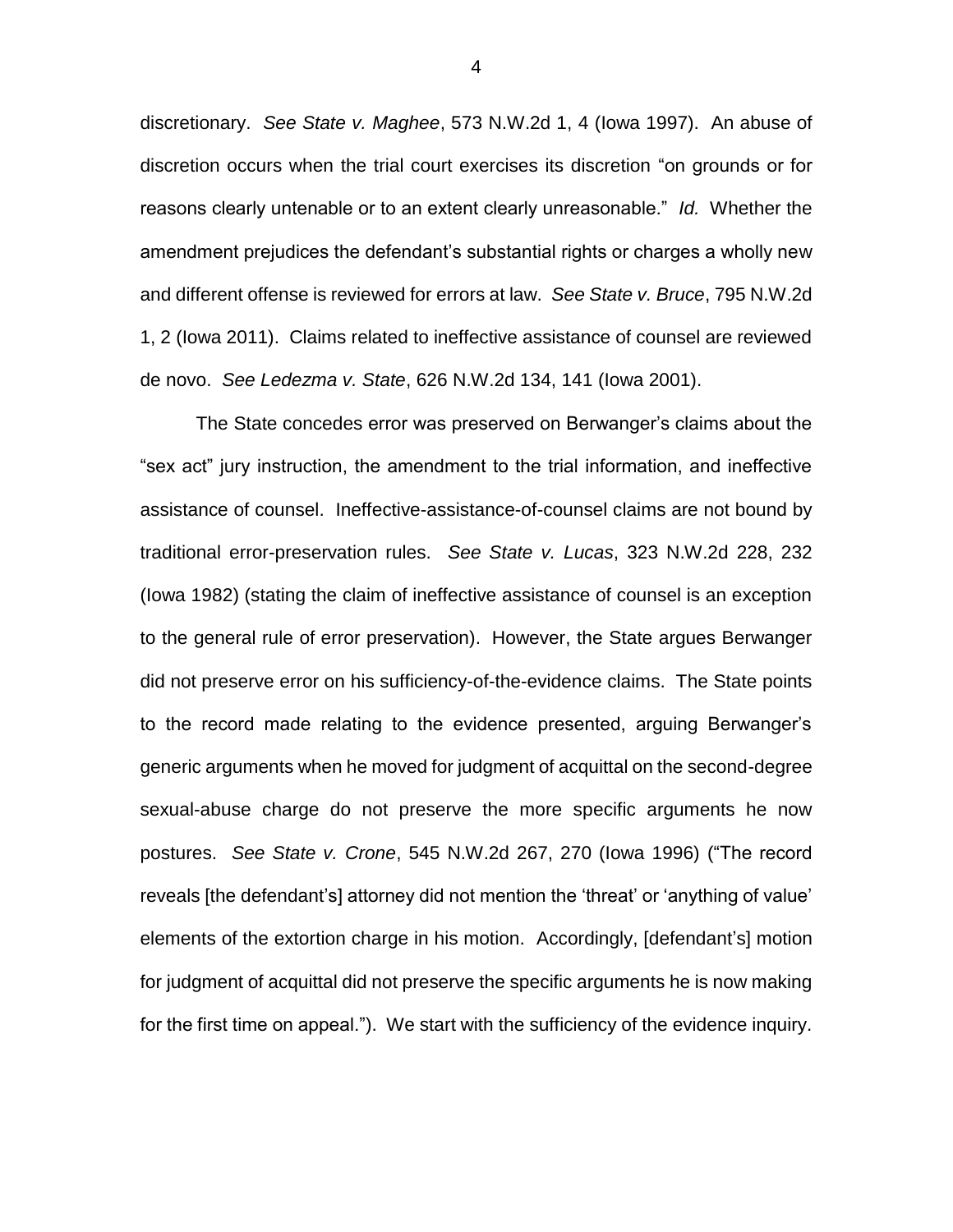### **III. Analysis.**

### **A. Sufficiency of the Evidence.**

We first ask if Berwanger preserved error on his sufficiency-of-the-evidence claim. Except for his general allegation that the State presented insufficient evidence, Berwanger failed to raise the arguments below that he now presents to us. "To preserve error on a claim of insufficient evidence for appellate review in a criminal case, the defendant must make a motion for judgment of acquittal at trial that identifies the specific grounds raised on appeal." *State v. Truesdell*, 679 N.W.2d 611, 615 (Iowa 2004).

At trial, Berwanger moved for judgment on acquittal by arguing:

The only evidence presented whatsoever is that [the mother] asked [N.M.K.], "Did John do something to you?" [N.M.K.] responded, "No." The mother looked at her, then [N.M.K.] said, "Yes." There's been no evidence regarding when this happened. The only details are basically that [a younger sibling] was present. Whether that was there's been conflicting evidence whether that was on the couch or where exactly. [N.M.K.] said she cannot provide any further details, any further specific circumstances. Everything else presented by the State is essentially [N.M.K.] made this complaint and then looking back on it after the fact in retrospect, there's a couple things that we thought were odd, so I don't believe a reasonable jury has sufficient evidence to find Mr. Berwanger guilty of either of those counts.

His trial arguments focused on witness credibility. Now on appeal, Berwanger draws our attention to the following: (1) there were no witnesses to the acts; (2) N.M.K. could not articulate a date when the acts occurred and was inconsistent when describing the timeframe, her clothing, and if more than one act occurred; (3) N.M.K.'s description of the acts did not meet the definition of a "sex act"; and (4) Berwanger's conduct was inconsistent with the criminal act. He also adds his defense would be bolstered if he could have introduced evidence that N.M.K.'s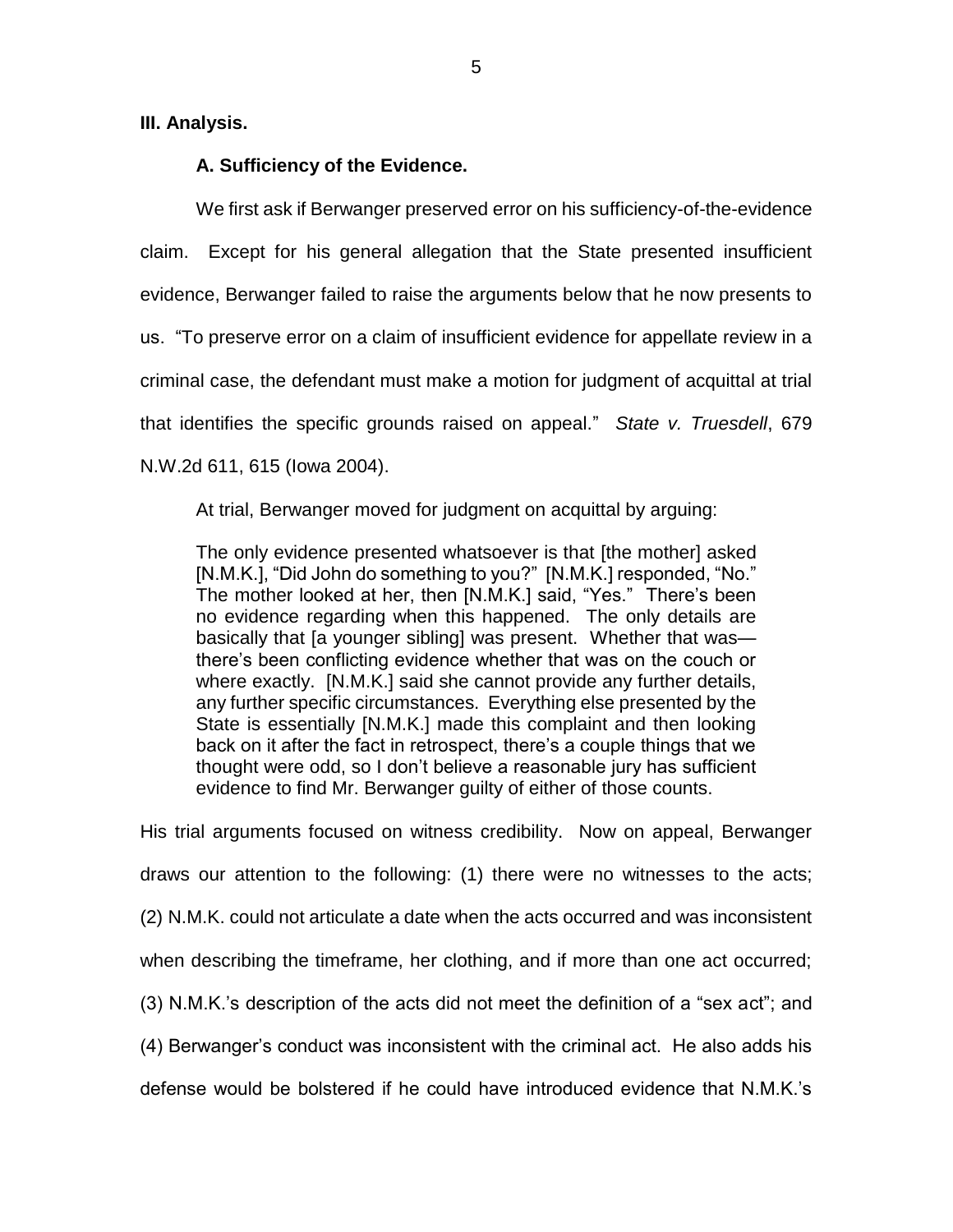mother also claimed to be a victim of sexual abuse when she was a child. $2$  But as a general rule, we do not address issues presented on appeal for the first time. *See Goode v. State*, 920 N.W.2d 520, 526 (Iowa 2018). So we review Berwanger's claims under his developed credibility of the witness objections.

On that subject, Berwanger urges the evidence was insufficient to convict him of second-degree sexual abuse. $3$  "In reviewing challenges to the sufficiency of evidence supporting a guilty verdict, courts consider all of the record evidence viewed in the light most favorable to the State, including all reasonable inferences that may be fairly drawn from the evidence." *State v. Reed*, 875 N.W.2d 693, 704 (Iowa 2016) (citation omitted). "A jury verdict finding of guilt will not be disturbed if there is substantial evidence to support the finding." *State v. Robinson*, 859 N.W.2d 464, 467 (Iowa 2015). Evidence is substantial if it would "convince a rational trier of fact that the defendant is guilty beyond a reasonable doubt." *Id.* (citation omitted).

Under Iowa Code section 709.3(1), a jury could find Berwanger guilty of second-degree sexual abuse if the State proves these elements:

1. A person commits sexual abuse in the second degree when the person commits sexual abuse under any of the following circumstances:

a. During the commission of sexual abuse the person displays in a threatening manner a dangerous weapon, or uses or threatens

 $2$  This argument is not developed in Berwanger's brief, so we do not consider it on appeal. We do not consider conclusory statements unsupported by legal argument. *See, e.g.*, *Baker v. City of Iowa City*, 750 N.W.2d 93, 103 (Iowa 2008) (holding a party waived its "conclusory contention" by failing to support it with an argument and legal authorities).

<sup>&</sup>lt;sup>3</sup> Likewise, Berwanger makes a passive argument about his motion for new trial and the verdict being contrary to the weight of the evidence. But this argument too was not developed on appeal, so we do not consider it.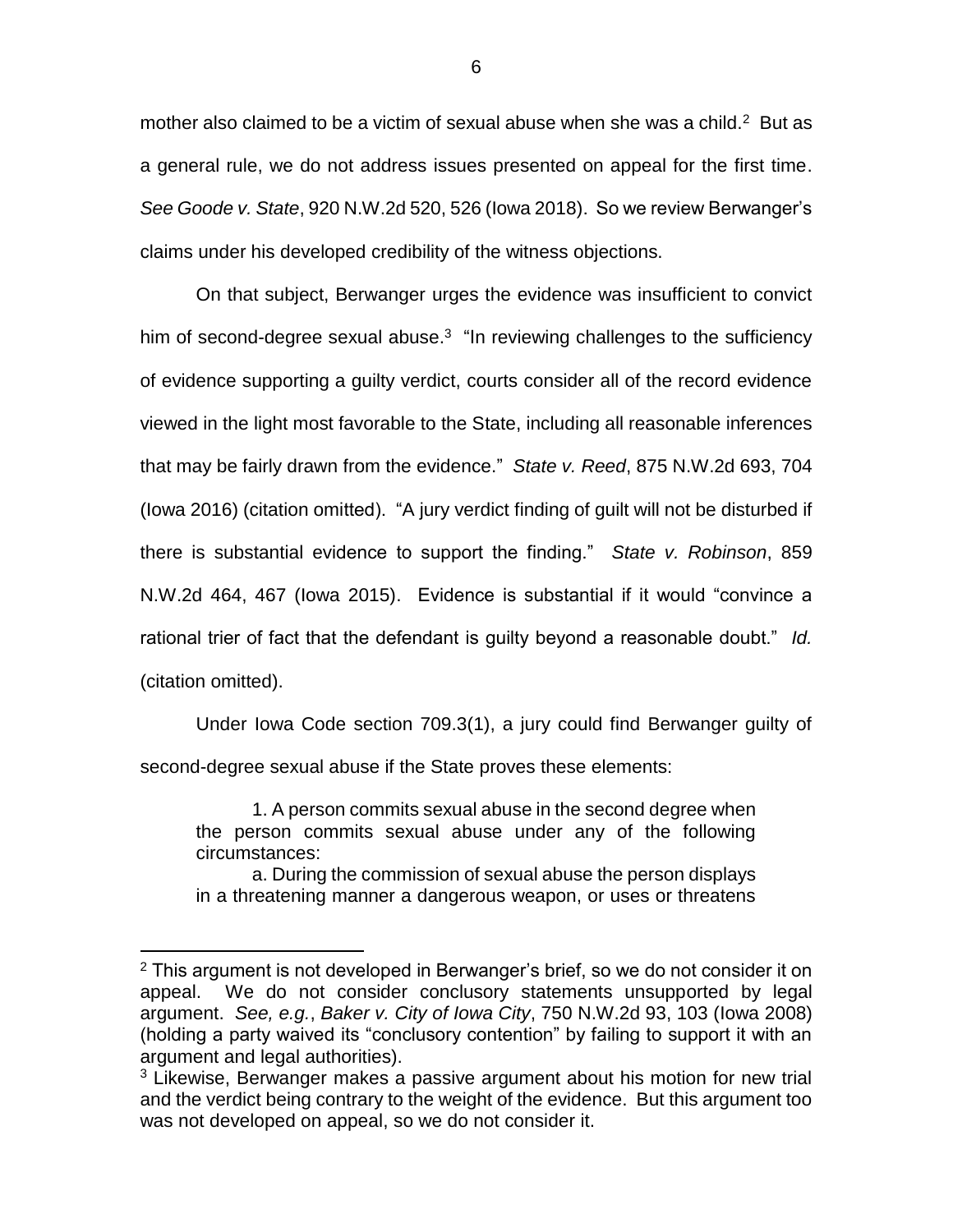to use force creating a substantial risk of death or serious injury to any person.

b. The other person is under the age of twelve.

c. The person is aided or abetted by one or more persons and the sex act is committed by force or against the will of the other person against whom the sex act is committed.

The evidence must be sufficient to convince a rational fact finder that the defendant is guilty beyond a reasonable doubt. *Shanahan*, 712 N.W.2d at 134. A fair inference of guilt is necessary, not merely suspicion, speculation, or conjecture. *State v. Geier*, 484 N.W.2d 167, 171 (Iowa 1992). "In our system of justice, it is the jury's function to determine the credibility of a witness." *State v. Dudley*, 856 N.W.2d 668, 677 (Iowa 2014). So in viewing the evidence in the light most favorable to the verdict, including all reasonable inferences deduced from the trial record, we think a jury could find the witnesses were credible and the evidence was sufficient to support the conviction. *See State v. Truesdell*, 679 N.W.2d 611, 615 (Iowa 2004). While the child could not detail the exact dates or the exact clothing worn, the trial evidence included an interview conducted shortly after learning of the abuse. With care, the child protection professional drew information from the child, in the child's own words, that met the definition of a "sex act" and the elements of the offense. The jury assessed the credibility of all witnesses, including Berwanger, who testified. We find Berwanger's attacks on the sufficiency of the evidence are unwarranted.

## **B. Errors Involving Jury Instructions.**

Under the category of errors with the jury instructions, Berwanger makes two arguments. First, he faults the district court for instructing on all definitions of a "sex act," even those not supported by the record. Second, he asserts the district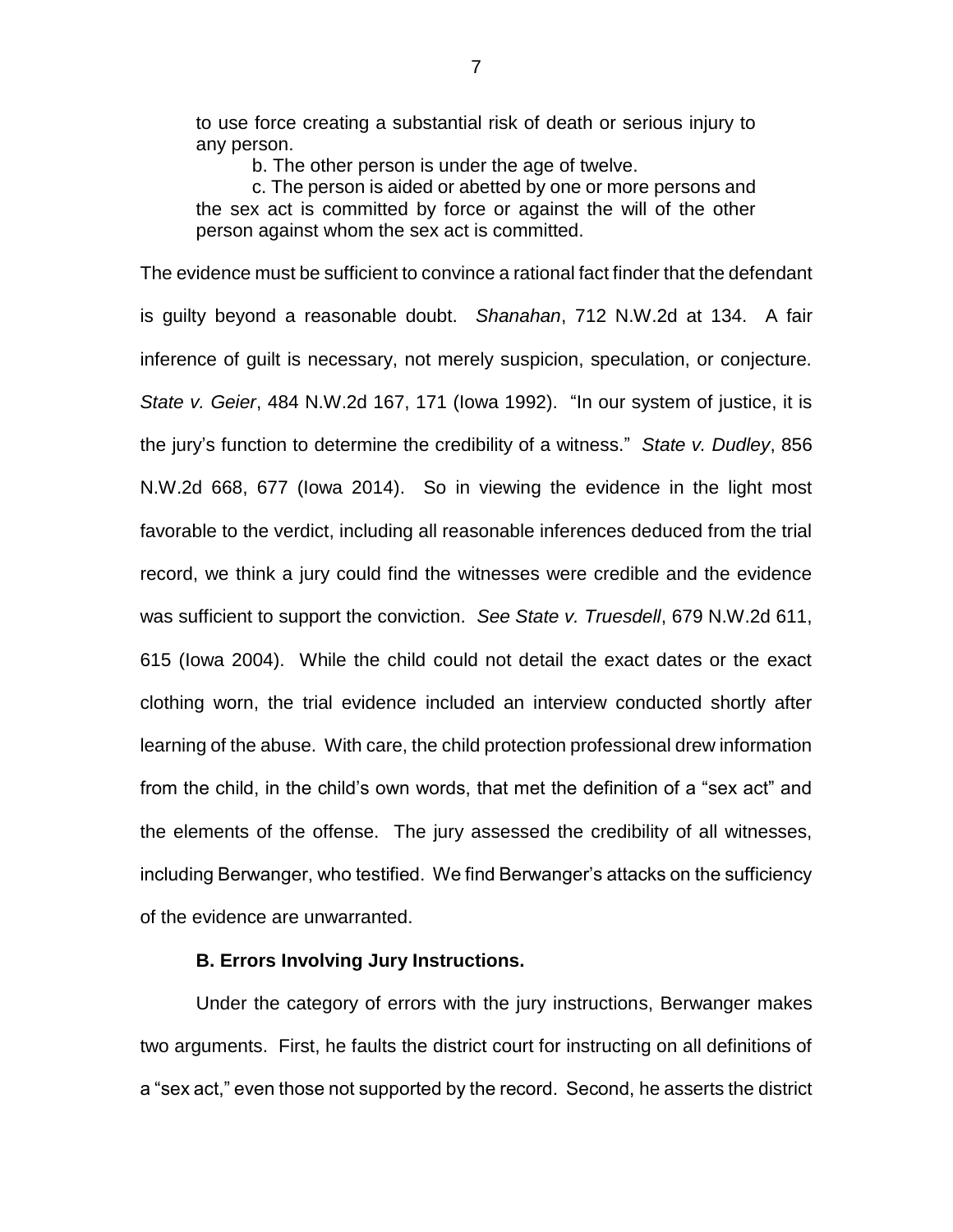court erred when the State was allowed to amend the trial information and expand

the dates for commission of the offenses after all parties rested.

1. Error in the Submission of Sex Act Instruction.

Berwanger structures an argument that reading the full definitional

instruction of a "sex act" inflamed the jury. The instruction read:

As used in these instructions, "sex act" means any sexual contact between two or more persons by any of the following:

1. By penetration of the penis into the vagina or anus.

2. Contact between the mouth and genitalia or by contact between the genitalia of one person and the genitalia or anus of another person.

3. Contact between the finger or hand of one person and the genitalia or anus of another person. Skin-to-skin contact is not required. Prohibited contact occurs when the specified body parts touch, and any intervening material would not prevent the participants from perceiving that they have touched.

5. Ejaculation onto the person of another.

6. By use of artificial sexual organs or substitutes therefor in contact with the genitalia or anus.

You may consider the type of contact and the circumstances surrounding it in deciding whether the contact was sexual in nature.

Berwanger posits that the definition of "sex act" in the jury instruction was too broad

and should have been limited to the portion that fit his alleged actions. Berwanger

preserved error by objecting and the district court candidly reasoned:

I don't disagree with you, and I do think you're correct factually, and I would prefer not to have to read some of those elements because they're kind of graphic. But it is the stock instruction, and I do think that the jury should be informed about everything that qualifies as a sex act just so they don't think that somehow the touching one was picked out of thin air and is the only thing that constitutes a sex act. So I'm going to leave [instruction] 16 according to the stock instruction.

Instructions can become the law of the case and so once the facts are presented,

it behooves the district court and the parties to craft instructions with legal concepts

that relate to the proven record. *See State v. Schiebout*, 944 N.W.2d 666, 671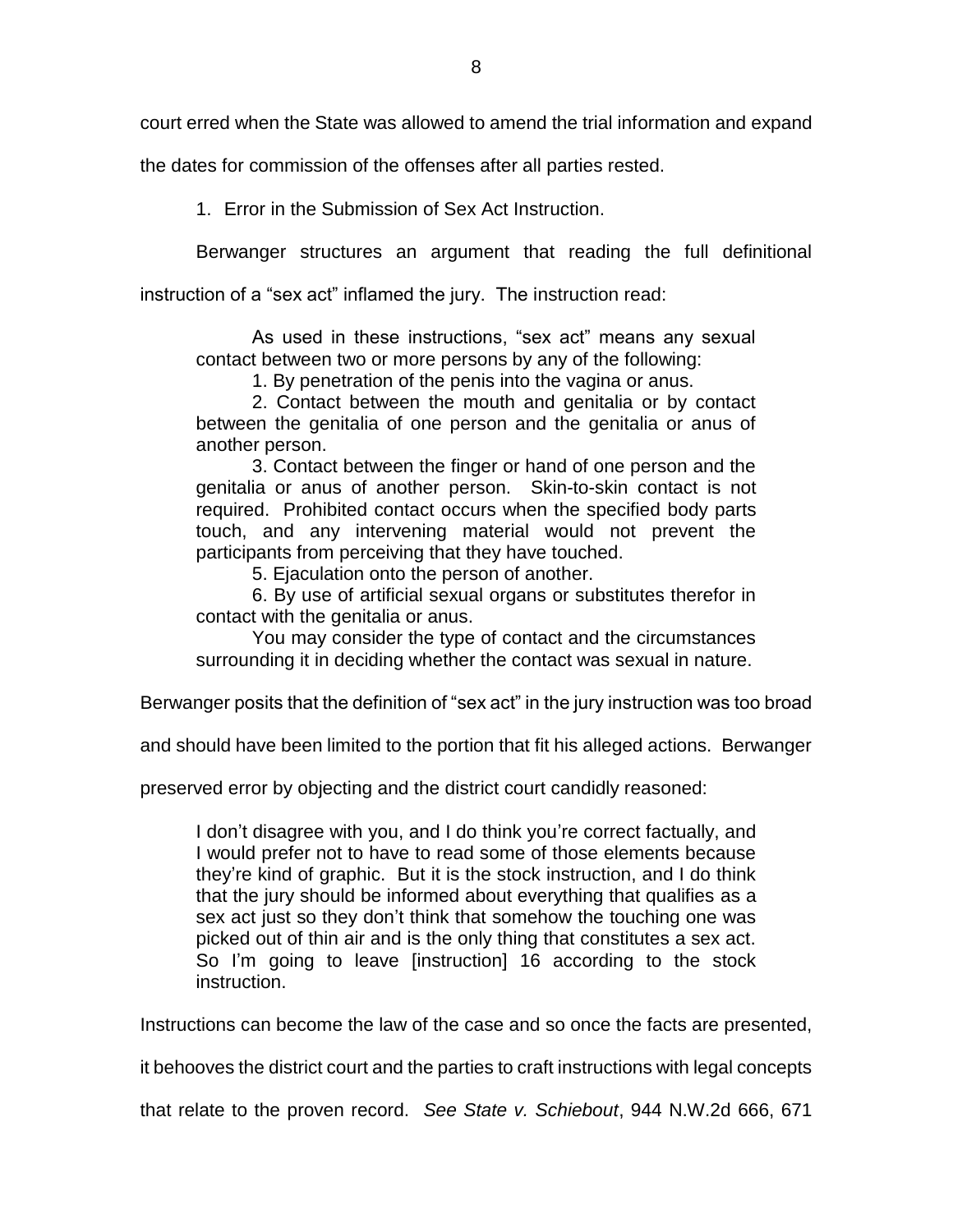(Iowa 2020) ("Jury instructions, when not objected to, become the law of the case for purposes of appellate review for sufficiency-of-evidence claims.").

The State argues that the instruction was definitional only, a correct statement of the law, and not a marshalling instruction.<sup>4</sup> Hence, no legal error occurred. See *Ayabarreno v. State*, No. 18-1973, 2020 WL 375939, at \*2–3 (Iowa Ct. App. Jan. 23, 2020) (finding that an instruction offering definitions of what constituted a dangerous weapon, even where there was insufficient evidence to support both alternatives, does not result in a flawed verdict because it was not a marshalling instruction that contained several alternative ways the crime could have been committed). We agree. Here the definitional instruction provided context to the jury about what constituted a "sex act." We note the prosecutor focused the argument on the alternative supported by the evidence.

Admittedly, there was no evidence supporting the other definitions in the sex-act instruction, but we give the jury some credit for understanding how the facts apply to the law. And the actual marshalling instruction did not contain reference to any specific component of the definition. *See State v. Hanes*, 790 N.W.2d 545, 559 (Iowa 2010) ("We review jury instructions as a whole to determine whether the jury instructions correctly state the law."). Thus, the jury was not

<sup>4</sup> In any event, because judgment was entered against Berwanger in March 2020, Iowa Code section 814.28, effective July 1, 2019, applies:

When the prosecution relies on multiple or alternative theories to prove the commission of a public offense, a jury may return a general verdict. If the jury returns a general verdict, an appellate court shall not set aside or reverse such a verdict on the basis of a defective or insufficient theory if one or more of the theories presented and described in the complaint, information, indictment, or jury instruction is sufficient to sustain the verdict on at least one count.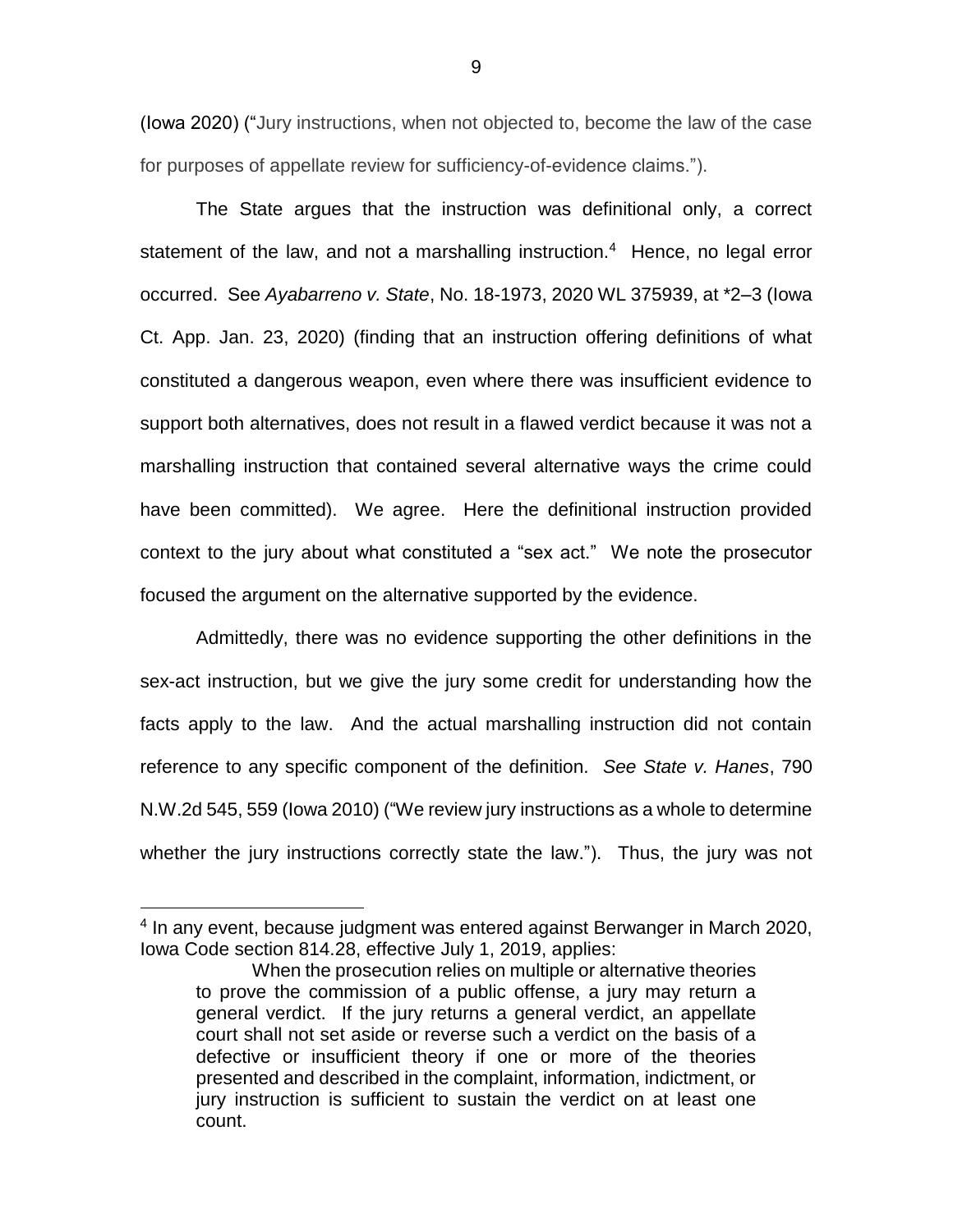instructed on any misstatement of the law. We find no error in instructing on the full definition of "sex act."

2.. Amending the Trial Information.

After both parties rested their cases, the State moved to amend the trial information to conform to the evidence at trial. Rather than noting the crime occurred between May 1, 2017 and May 24, 2018, the State asked to amend the beginning date to May 1, 2016. Berwanger objected that the request came after the trial ended. "[T]he phrase 'during the trial' means the period of time in which the trier of fact hears evidence and makes a decision based on that evidence." *State v. Brothern*, 832 N.W.2d 187, 192 (Iowa 2013) (citation omitted) (finding "amendment after the close of evidence but before the case went to the jury in the main case" fell within the "before or during trial" parameters).

The parameters for amending the trial information during trial are outlined in Iowa Rule of Criminal Procedure 2.4(8)(a):

The court may, on motion of the state, either before or during the trial, order the indictment amended so as to correct errors or omissions in matters of form or substance. Amendment is not allowed if substantial rights of the defendant are prejudiced by the amendment, or if a wholly new and different offense is charged.

Berwanger concedes his claim boils down to whether his substantial rights were prejudiced by the amendment. "An amendment prejudices the substantial rights of the defendant if it creates such surprise that the defendant would have to change trial strategy to meet the charge in the amended information." *Maghee*, 573 N.W.2d at 6. To show prejudice, Berwanger contends he might have changed trial strategies or offered other evidence had he known the alleged dates for the crime. He provided no example of how he was prejudiced to the district court. And he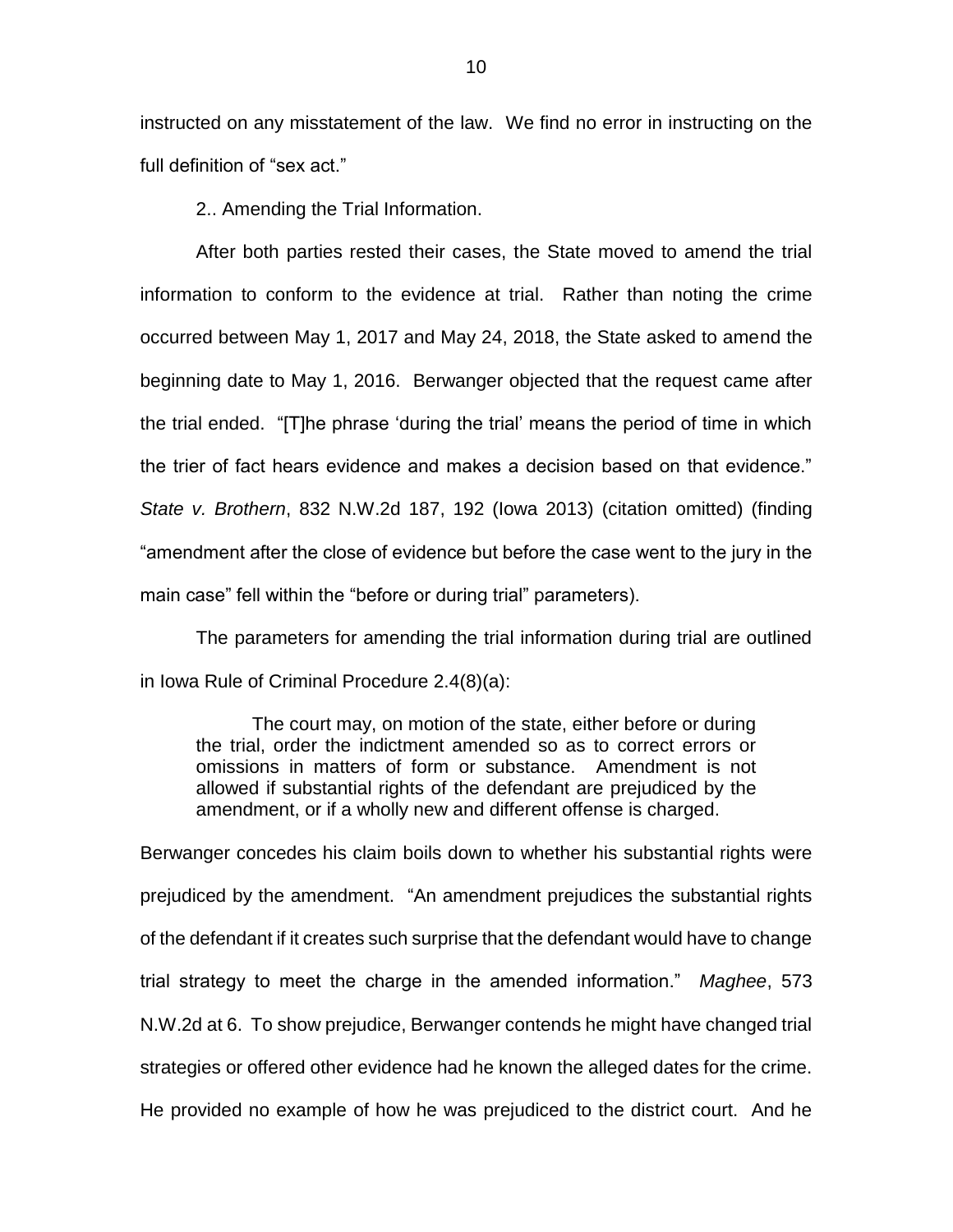offers no examples of how his case presentation would be different or what evidence or witness he would have called to allow us to evaluate the prejudice to him. His strategy was to deny the crime; we do not see that defense changing because of a change in date. *See State v. Harrington*, No. 03-0915, 2005 WL 723891, at \*4 (Iowa Ct. App. Mar. 31, 2005) (noting where trial strategy throughout had been not guilty, defendant failed to show prejudice by allowing amendment related to the same offense). Thus, we find no prejudice to Berwanger in granting the State's motion to amend the trial information.

## **C. Ineffective Assistance of Counsel.**

Berwangwer raises three issues<sup>5</sup> involving his trial counsel's performance that he believes resulted in ineffective assistance of counsel. To prevail on a claim of ineffective assistance of counsel, the applicant must demonstrate both deficient performance and prejudice. *See Ledezma*, 626 N.W.2d at 142. But our legislature spoke, and we now cannot decide ineffective assistance of counsel claims on direct appeal unless "the appeal was already pending on July 1, 2019, when Senate File 589 eliminating the ability to pursue ineffective-assistance claims on direct appeal, took effect." *State v. Ross*, 941 N.W.2d 341, 345 (Iowa 2020); *see also* Iowa Code § 814.7 (Supp. 2019).<sup>6</sup>

<sup>&</sup>lt;sup>5</sup> The issues are: (1) his counsel failed to obtain an expert witness to dispute the CPC questioning techniques; (2) counsel's cross-examination of the child was too weak; and (3) his counsel should have objected to leading questions of the witness. All of these complaints relate to trial counsel's strategy.

<sup>6</sup> Iowa Code section 814.7 provides:

An ineffective assistance of counsel claim in a criminal case shall be determined by filing an application for postconviction relief pursuant to chapter 822. The claim need not be raised on direct appeal from the criminal proceedings in order to preserve the claim for